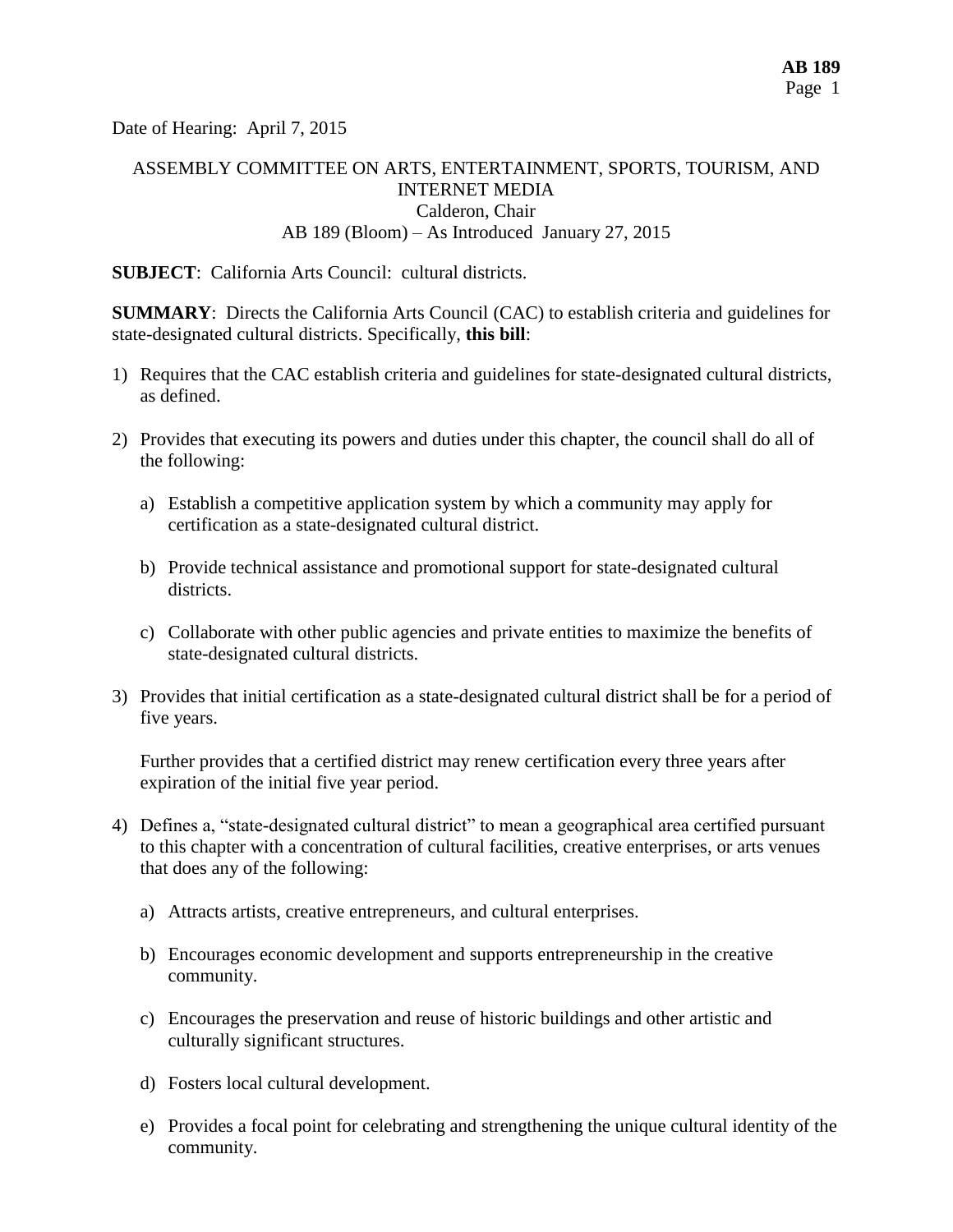# **EXISTING LAW**:

- 4) Creates the CAC, consisting of 11-members who serve four-year, staggered terms. Nine members are appointed by the Governor, subject to Senate confirmation, and the Speaker of the Assembly and the Senate Committee on Rules appoint one member each.
- 5) Directs CAC to encourage artistic awareness, participation, and expression; to help independent local groups develop their own arts programs; to promote employment of artists and those skilled in crafts in the public and private sector; to provide for exhibition of artistic works in public buildings; and, to enlist the aid of all state agencies in the task of ensuring the fullest expression of artistic potential.
- 6) Authorizes CAC to hold hearings, execute agreements, and perform any acts necessary and proper to carry out their designated purposes.

### **FISCAL EFFECT**: Unknown

### **COMMENTS**:

1) *Author's Statement and Support for Legislation.* According to the author, "The Creative Economy is a major powerhouse of jobs and revenue in California, generating over 7% of the state's economic activity and supporting 1.4 million jobs. Whether it is music, film or visual arts, California's creative economy has long been an important part of our state's cultural and economic infrastructure. Studies have shown that creative entities and business often cluster into certain areas, likely due to the benefits from exchanging and sharing resources, entrepreneurial dialogue, and economic activity. These clusters are often well-loved parts of cities and can be found throughout the state.

"AB 189 would allow the California Arts Council to designate these kinds of areas as official California Cultural Districts. Establishing state-designated cultural districts will help to draw more tourism and commerce to these creative clusters. Almost three quarters of "leisure travel" in the U.S. is spent on arts and cultural experiences. Establishing cultural district will create resources for this sector of the tourism industry and would be very beneficial to local economies. Other states, such as Maryland, have successfully implemented their own cultural district programs and seen noticeable economic benefits for the designated areas. Arts and cultural districts in other states have spurred new business, increased community interaction, attracted more tourism, and increased government revenue based on the economic growth.

"The California Arts Council is the ideal state agency to administer a cultural districts program. The main focus of the council is to advance California through the arts and creativity, a mission that aligns with the intended purpose of cultural districts. The agency is familiar with thousands of nonprofits and supports a network of local arts agencies and arts support organizations. The Council works closely with other state and local agencies on arts and culture subjects and promotes workforce development in the creative economy. Therefore, the Council is well equipped to help future districts reach their full potential. Almost all states with arts and cultural districts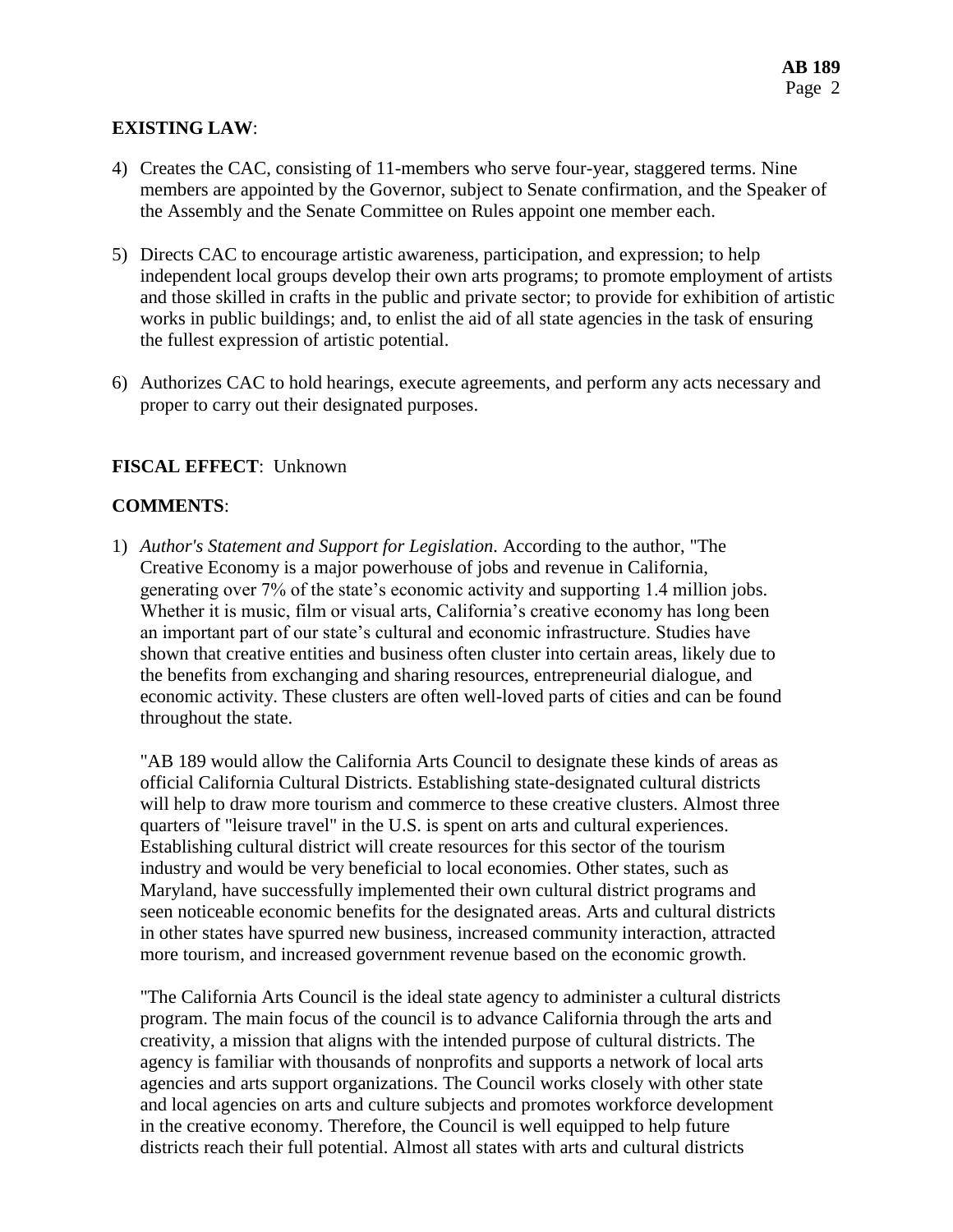programs have designated their state arts agency as the lead for their programs. Through technical support provided by the Council, the California Cultural Districts program has the potential to significantly increase tourism and encourage commerce in creative communities."

The California Arts Council states the following in strong support, "AB 189 would authorize and direct the Arts Council to establish criteria and guidelines for a program of state-designated cultural districts. The bill would require the council to establish a competitive application system for certification, provide technical and promotional support for certified state-designated cultural districts, and collaborate with public agencies and private entities to maximize the benefits of state-designated cultural districts. State arts agencies have a potentially unique role in identifying and cultivating creative places and neighborhoods in a variety of areas across a state. Recognition of locations in both urban and rural settings allows the California Arts Council to strategically cultivate and encourage cultural growth from a regional and local perspective.

"The requirements and procedures for certifying districts vary from state to state and may be defined in enabling legislation. However, the enabling legislation for the California Arts Council, Government Code Section 8750-8756, is devoid of this language, and this legislation will clarify and name the California Arts Council as the agency responsible for establishing and implementing this program."

### 2) *Background.*

- a) *California Arts Council.* The Californian Arts Council was created in 1975 under then Governor Jerry Brown to increase access to the arts for all Californians. Over the course of 25 years, the CAC's impact grew especially through efforts that brought arts programming to underserved communities and populations across the state (such as rural communities, inner city neighborhoods, prisons and schools). Examples of programs the CAC has offered over the years include:
	- *Artists in Schools* Support for arts organizations that partner with schools and/or school districts to facilitate artists-in-residence activities in the classroom and afterschool programs.
	- *Creating Public Value* Support for arts organizations in rural or underserved areas to implement projects making a positive contribution to their communities.
	- *Statewide Service Networks* Support for discipline-based arts service organizations and statewide arts networks to strengthen their constituencies and promote the public value of the arts in their communities.
	- *State-Local Partnership* Support for local arts agencies designated by county boards of supervisors to provide arts in local communities.
	- *My California Story Slam* Encourages educators to explore creative writing in their high school classrooms and to draw upon the expressive skills of their students.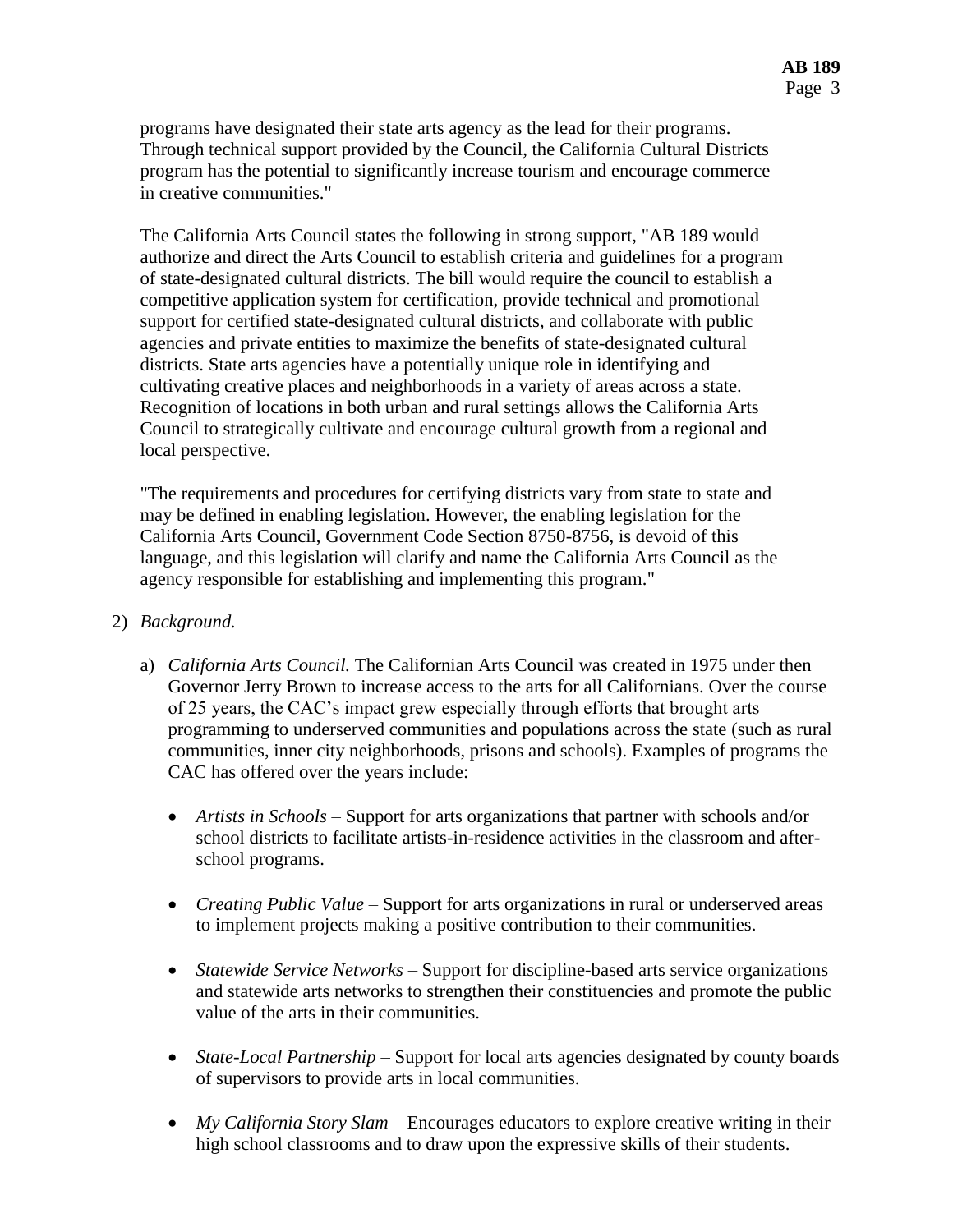- *Poetry Out Loud* National recitation contest that encourages high school students to experience poetry through memorization, performance, and competition. Poetry Out Loud is an initiative of the National Endowment for the Arts (NEA).
- *American Masterpieces: California* An initiative of the NEA developed to introduce Americans to the best of their artistic and cultural legacy. Two tours are being promoted for 2007-08 presentations in California: American Tap Masterpieces – The Hollywood Journey, and Música Festiva de las Misiones.
- *California Music Project* To help restore music education in public schools, K-12.
- *Convenings* Annual statewide arts conference, professional development sessions, with the multicultural infrastructure (9 discipline-based arts service organizations) and statewide service network organizations (6 organizations).
- *Poet Laureate* Overview, nomination process, eligibility and criteria for two-year gubernatorial appointment to the position of Poet Laureate and related literary tour.
- *Marketing: Public Awareness* Using social change models, marketing & advocacy to reframe the arts as a public value--essential to a healthy society, as critical as free speech.
- b) *Cultural District Programs.* According to information supplied by supporters, cultural districts are well-recognized, labeled areas of a city in which a high concentration of cultural facilities and programs serve as the main anchor of attraction and creative business development. They help strengthen local economies, create an enhanced sense of place, and deepen local cultural capacity. There are 14 other states that have established official state Arts & Cultural Districts programs.

Under AB 189, a, "state-designated cultural district" would be defined as a geographical area with a concentration of cultural facilities, creative enterprises, or arts venues that does any of the following: Attracts artists, creative entrepreneurs, and cultural enterprises; Encourages economic development and supports entrepreneurship in the creative community; Encourages the preservation and reuse of historic buildings and other artistic and culturally significant structures; Fosters local cultural development; Provides a focal point for celebrating and strengthening the unique cultural identity of the community.

c) *Economic Impact of Cultural Districts and the Arts*. The National Cultural Districts Exchange, a national organization comprised of state and jurisdictional arts agencies, recently published a paper entitled, "State Cultural Districts: Policies, Metrics, and Evaluation" which details the various models states have adopted or are considering for Cultural Districts. The paper highlights the 14 existing programs, and offers an upbeat analysis of the future of this hybrid of urban planning and cultural amenity. In the "Evaluation" portion of their paper, the authors admit, "Even with robust data collection, proving the influence of arts based initiatives on community well-being remains difficult…"